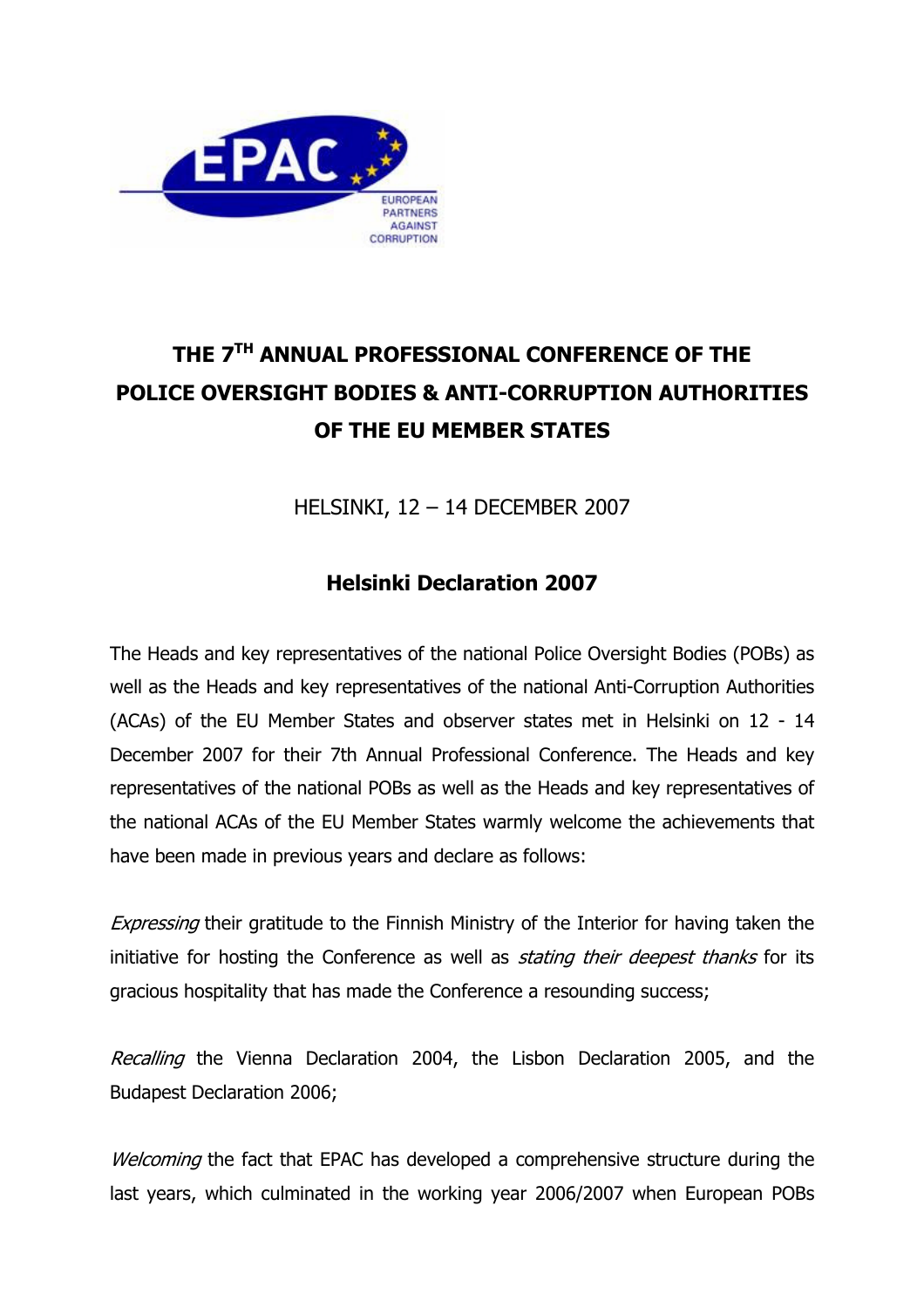and ACAs have actively participated throughout the year in a variety of activities within the Network, including in four different working groups, which have also added to the success of this Conference;

Appreciating the participation as observers of the relevant organisations from Albania, Croatia, Montenegro, and Serbia and looking forward to intensifying their fruitful cooperation with these organisations;

- 1. *Emphasize* the necessity that POBs as well as ACAs are given the necessary independence, in accordance with the fundamental principles of the respective national legal systems. That independence may be developed and maintained, inter alia, through sufficient separation from the hierarchy of the structures that are subject to the POBs' or ACAs' remit;
- 2. Promote coordination between working groups engaged in developing minimum standards for police oversight and anti-corruption common standards and best practices, working to ensure that views expressed about independence, accountability, funding and resources are mirrored in both pieces of work to ensure consistency and synergies;
- 3. *State* furthermore that specific legislation, adequate budgetary means and full accessibility by the general public are a valuable way to improve the performance as well as the accountability and credibility of POBs and ACAs;
- 4. Continue to support the development of minimum standards for POBs with a focus in 2008 on promotion and adoption of the standards by member organisations, and, thus, *highlight* inter alia the following important goals for POBs:
	- $\Box$  Secure the respect for the rule of law and human rights in all policing activities;
	- $\Box$  Ensure openness, transparency, impartiality and integrity in all systems created for the oversight of policing;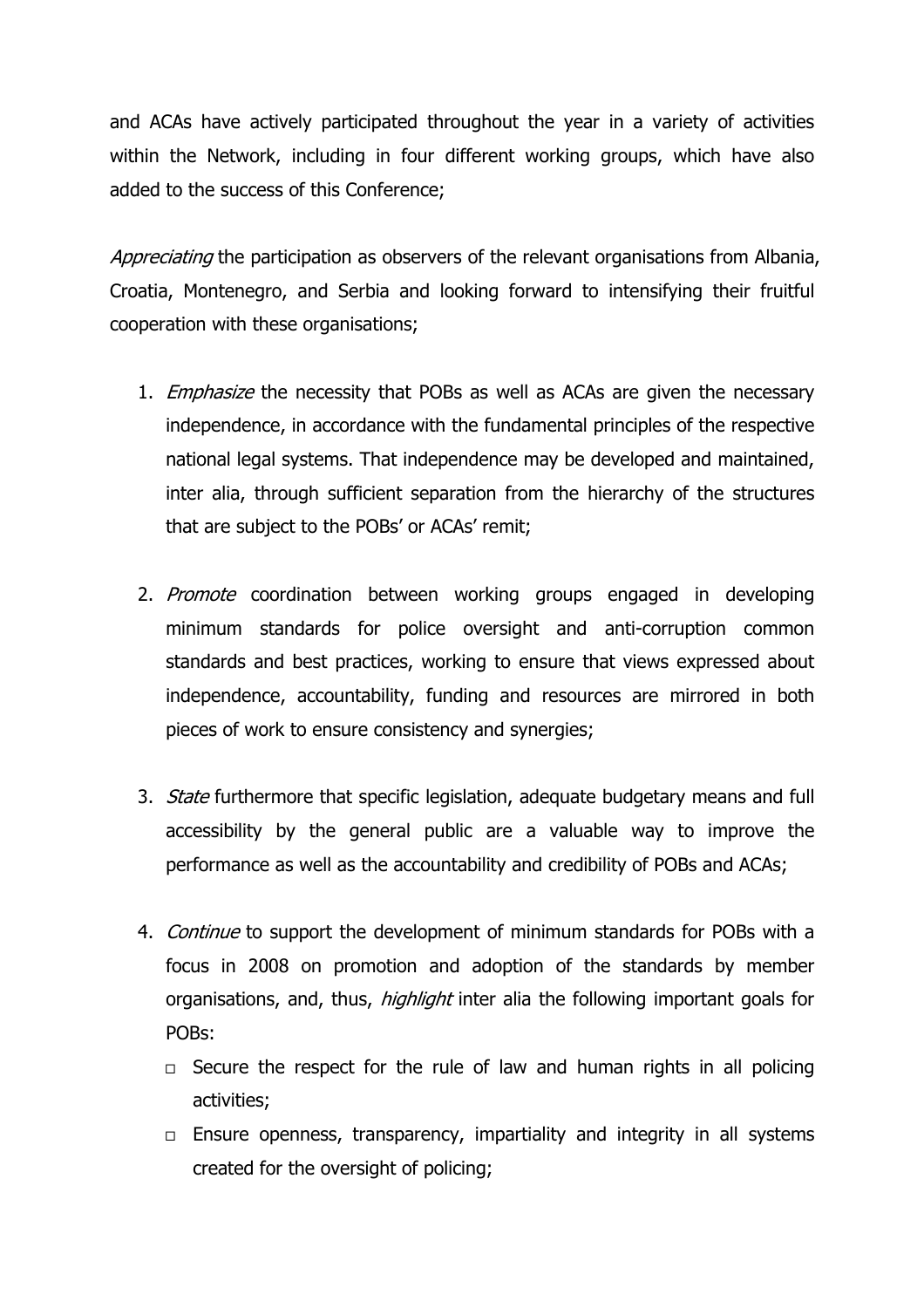- $\Box$  Protect and safeguard the rights and legitimate interests of all stakeholders;
- $\Box$  Positively influence policing practices through the preparation and communication of "lessons learned" during PO cases;
- 5. Continue to support the development of common standards and best practises for ACAs with a focus in 2008 on promotion and adoption of the standards by member organisations, and, thus, *highlight* inter alia the following important goals for ACAs:
	- $\Box$  Ensure openness, transparency, impartiality and integrity in all systems created for anti-corruption work;
	- $\Box$  Develop a comprehensive "three-pillar" approach in the fight against corruption, i.e. education, prevention, repression. Where these functions are not combined in one institution, commitment to cooperation with other competent authorities is of utmost importance;
	- $\Box$  Lobby for national anti-corruption strategies, programmes as well as enhanced national dialogue and cooperation between all stakeholders as a means to unite all anti-corruption forces and create synergies;
	- $\Box$  *Education:* Reinforce awareness raising among risk groups as well as the general public;
	- $P$ revention: Prepare and communicate practical AC experience to the legislature and the executive;
	- $\Box$  Repression: Enhance effectiveness through specialisation and training;
- 6. Agree to cooperate on identifying circumstances in which common working principles can evolve between POBs and ACAs across Europe;
- 7. Highly welcome the launch of the International Network for the Independent Oversight of Policing (INIOP), including the pro-active involvement of EPAC member organisations in this endeavour, through a series of international media launches taking place during 2008 and its inaugural conference;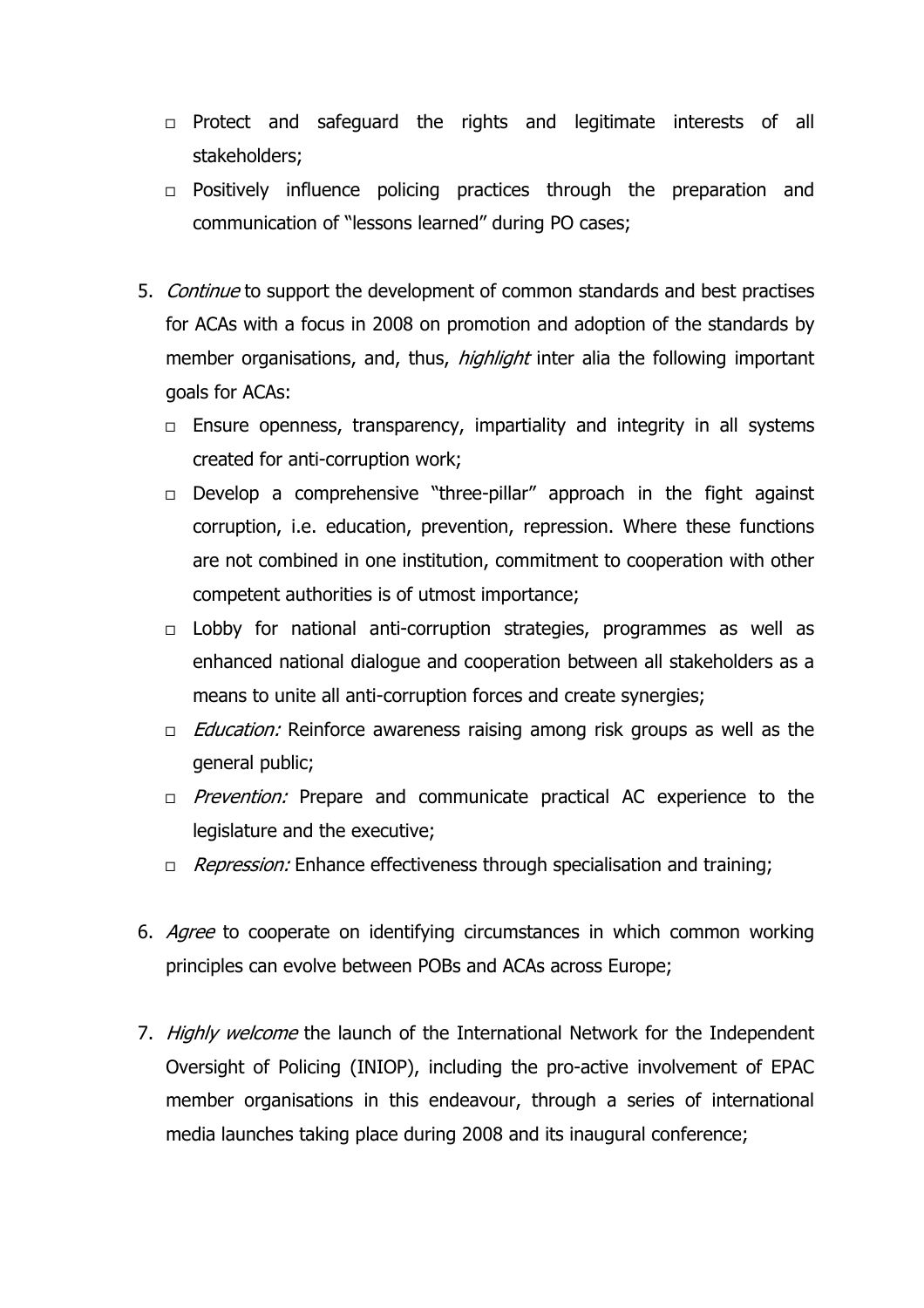- 8. *Encourage* once more all ACAs to make every possible effort to participate in the delegations of their respective countries to the  $2<sup>nd</sup>$  session of the Conference of the States Parties to the UNCAC in Indonesia, 28 January to 1 February 2008, to ensure concrete outcomes of this important worldwide process;
- 9. Reconfirm their full commitment to establishing a more formal European contact-point network;
- 10. Welcome the success of the first International Anti-Corruption Summer School (IACSS) 2007 in Altlengbach/Austria, which was also promoted through the use of EPAC channels and *welcome* the IACSS 2008, which will provide another opportunity for knowledge transfer between the scientific and the law enforcement anti-corruption community within the EU and beyond;
- 11. Continue to further observe the International Association of Anti-Corruption Authorities (IAACA), recalling EPAC's participation as observer to the  $2<sup>nd</sup>$ Annual Conference and General Meeting of IAACA in Indonesia from 21 to 24 November 2007;
- 12. Acknowledge and welcome the work and the results of the "Conference 2007", the "PO principles", the "AC standards" and the "EPAC strategy" working groups and agree to maintain or set-up the following working groups for 2008: 'PO principles' (Chair: England & Wales), 'AC standards' (Chair: Latvia and Lithuania), '2008 Conference' (Chair: England & Wales), 'EPAC Transnational Cooperation & Staff Exchange' (Chair: Belgium), 'EPAC Communication' (Chair: Austria). These working groups shall present their results to the next conference in 2008 at the latest;
- 13. Acknowledge and welcome the efforts and contributions of the Austrian and Belgium members, BIA and Committee P, in providing the secretariat and acting as Chairs to the Network;